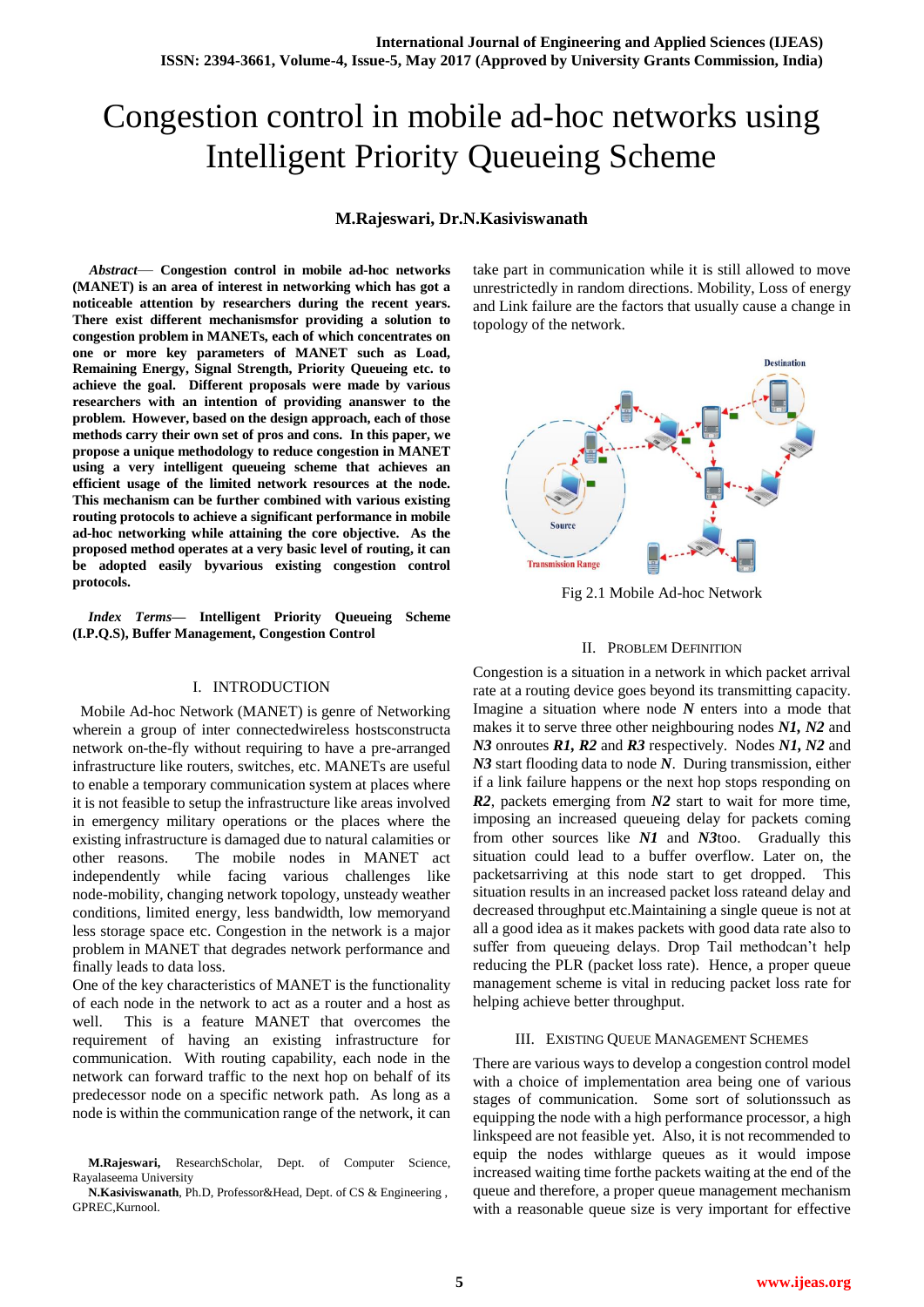network scheduling. Some of the popular queue management schemes are discussed below.

#### **RED**

Random Early Detection (RED)is a popular methodology that works on the idea that, it is better to detect the congestion possibility well in advance than to drop the packets when the buffer is full. This could not be achieved by Drop Tailmethod. Further, Drop Tail introduces a problem known a[s TCP global synchronization.](https://en.wikipedia.org/wiki/TCP_global_synchronization) Because all [TCP](https://en.wikipedia.org/wiki/Transmission_Control_Protocol) connections are hold back and step forward simultaneously,it results in under-utilization of network resources. RED monitors queue length and starts to drop or mark packets with ECN (Early Congestion Notification)<sup>[1]</sup>based on statistical probabilities. As the queue length grows, the probability for dropping of an incoming packet grows too. So the probability of PLR(packet loss rate) at a host is proportional to the length of the queue. Congestion information is made available to the sender by setting ECN bit.

# **WRED**

Classic REDhas no support for QoS. In Weighted Random Early Detection (WRED), there are different probabilities for different priorities  $[2]$ to accommodate various QoSconsiderations. In RED, several thresholds each associated with a different traffic class were maintained by a single queue. Prioritization of packets is not fair in RED as only high priority queues get service and standard traffic is not served efficiently. WRED overcomes this with a fair prioritization model for packets arriving from different traffic classes.

# **AQM**

Active Queue Management notifies source node well in advance before the queue is getting exhausted enabling the sender to reduce the RoT (Rate of data transmission). Later, de-que and enqueue process happens between different queues until enough space is made available in the queue that it reaching its buffer size. The sender is then allowed to send more packets<sup>[3]</sup>. This model stood as a template for RED, REM and many other queueing models.

# **REM**

Random Exponential Marking is a kind of AQM, aims at minimum loss and delays and efficient buffer usage. A variable called price is maintained by output queues to determine the marking probability.REM matches user rates against network capacity and embeds the congestion measures (sum of link prices) over all the routers on user path the end-to-end marking possibility  $[4]$ . Price is updated asynchronously based on difference between link capacity and input rate, mismatch in rate, and variance between target and queue length etc. If sum of these mismatches is positive, price is incremented. Negative sum decreases the price. A positive number of weighted sumsignals the sender about the congestion. Sender then reduces data rate, Small source rates indicates negative mismatches and reduces marking probability and raises source ratesuntil mismatches become zero. High utilization of queue with a minimaldelay and loss are expected in this model.

# **AVQ**

Adaptive Virtual Queue offers less delay, low loss, maximum utilization at link level. AVQ algorithm maintains a virtual queue with capacity less than the actual link capacity. Packet arrival at real queue is replicated also in the virtual queue. When the virtual buffer overflows, packets in the real queue are either dropped or marked  $[5]$ . Then, at each link, this virtual queue capacity is modified to make total flow hitting at each link utilizes a fair allocation of the link. In the absence of delays in feedback, the model is fair in maximizing the sum of utilities of all the users.

# **CFR**

Congestion Free Routing defines a dynamic mechanism to monitor resource usage at node. Congestion is estimated at node level by calculating average queue length. Status of congestion is divided into the three zones i.e., safe zone, likely to be congested zone and congested zone). CFR makes use ofnon-congested neighbour nodes for discovering alternate non-congested route. Calculation of congestion status is done periodically by the nodes involved in transmission. The predecessor node is made aware of the congestion status to enable it to find an alternativeroute. With this methodology, CFR improved packet delivery ratio.

#### IV. RELATED WORK

IyyapillaiAmbika*etal*. [2014]proposed an effective queueing methodology, to support both elastic and normal traffic. Packets from inflexible flows are stored ahead of elastic flows. If a link is loaded excessively by the inflexible traffic, it would cause more delay and some of the postponement restrictions of elastic traffic may not be eligible. Based on PID mechanism, priority dropping AQM algorithm (PID\_PD) <sup>[6]</sup>provides service for the different layers based on their priority. Simulation outcomes shows that the proposed model offers good delivery ratio, better fairness and reduced postponement.

Pham and Perreau*et al*. [2003]proposed a mechanism based on load balance. This mechanism senses the traffic from a centre of the network, using a routing metric that takes considers degree of importance of the node for both proactive and reactive routing protocols. Load distribution is progressed in their proposed method which enhances the performance of the network in terms of dependability and average end to end delay. Their method used single path routing $\left[7\right]$ . High node mobility and frequent route breaks could cause extra overhead which is observed in the proposed method.

Muhammad Aamir*et al*.[2013] propounds a new buffer management scheme in which it was proposed to provide efficient buffer management by employing a central interactive node<sup>[8]</sup>. Through an AQM strategy, buffer space is assigned dynamically to the nodes based on the packet arrival rate from neighbours. This mechanism is to have more control on packet drop probabilities. The suggested algorithm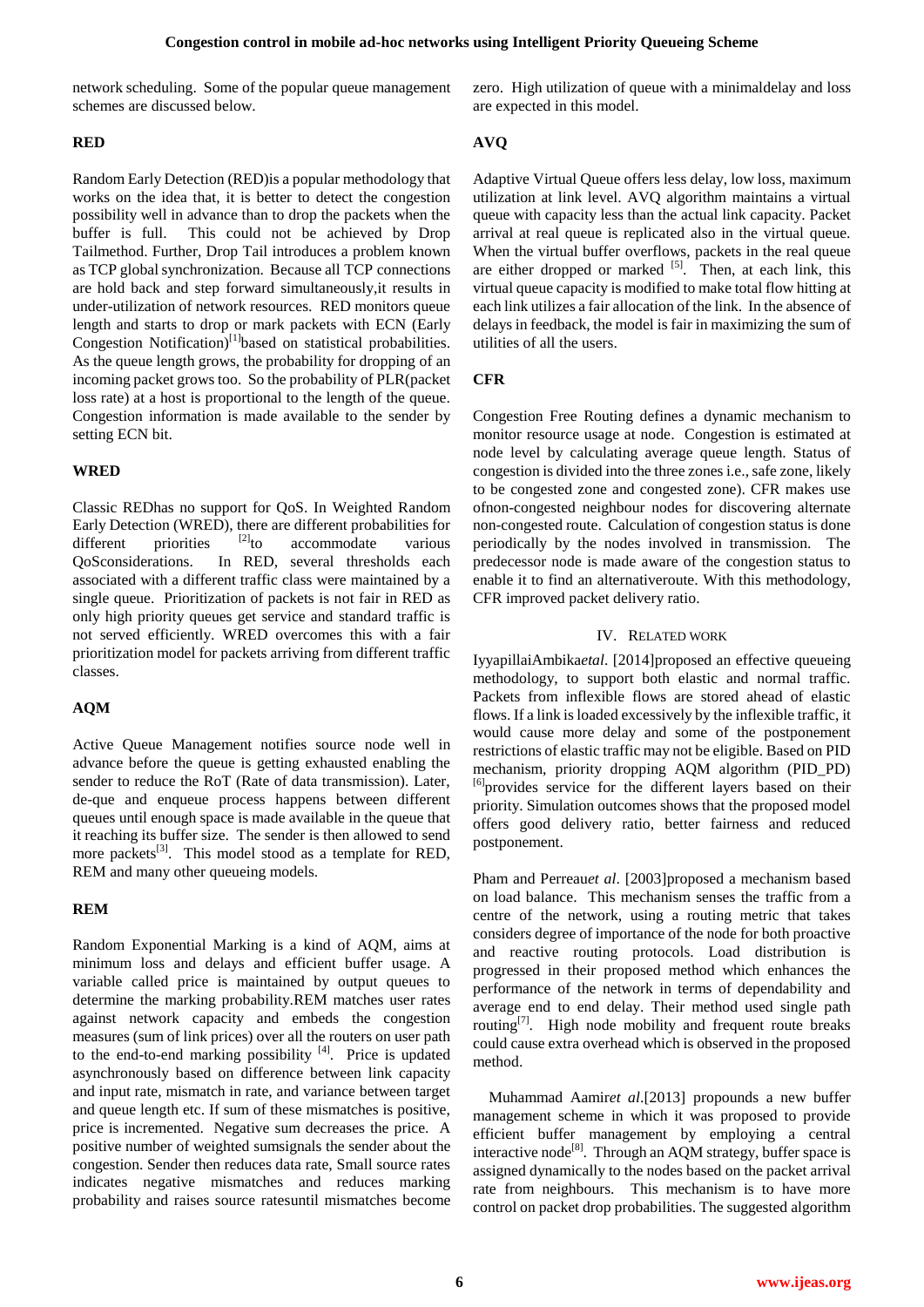# **International Journal of Engineering and Applied Sciences (IJEAS) ISSN: 2394-3661, Volume-4, Issue-5, May 2017 (Approved by University Grants Commission, India)**

is run on the occurrence of a chosen incident, and the allocation is adjusted dynamically according to the share of neighbours in the buffer of the node gap buffer space allotted and the space occupied.

Mr. A. Chandra *etal*. [2014] introduced a chore packet mechanism to send the feedback to the sender. It observed that traffic overhead is more based on certainadditional actions involved in the methodology. Also, a considerable amount of buffer space<sup>[9]</sup> gets wasted to maintain virtual queue.

K.Dinesh Kumar, I.Ramya&M.RobertsMasillamani proposed Predictive Queue Management for MANETs usingPAQMAN, the AQM scheme which the author describes as a lightweightscheme that requires 6 multiplications every 0.02 seconds, proactive (queue is managed by anticipating the future). No prior knowledge of traffic model is required. Therefore, this suits ideally for MANETs. PAOMAN <sup>[10]</sup>reduces PLR and increases efficiency of transmission, with computational overhead being negligible. This predictive model uses Sampling Interval (SI) and Prediction Interval (PI). Average sampled queue length is calculated at the beginning of each PI, which is then used to predict to the average queue length using RLS (Recursive Least Squares). These values are used to compute PDP (packet drop probability). PDP decides whether to drop an incoming packet. Performance metrics in terms of PLR, Retransmit fraction and PDR are increased in this method.

Dinesh Gupta, *etal*. [2015] proposed a methodology called Dynamic Queue and TCP based Multipath Congestion Control Scheme  $[11]$ to minimize PDR by the selection of base rate through estimation of delay in acknowledgement by using a dynamic queue. Wired and wireless communication parameters are set initially and the best possible multiple path from source to destination is selected for data transmission. TCP New Reno updated technique is applied to calculate difference of delay in acknowledgement. Once data size is then set, Dynamic Queue Scheme is applied if incoming rate is faster than the outgoing rate to minimize PLR. Sender is alerted to lower the data rate via TCP New Reno. But this model is aimed at controlling the congestion in a wired network.

EssamNatsheh*et al*.[2007] proposed Fuzzy Active Queue Management for Congestion Control in Wireless Ad-hocNetworks wherein current queue size is used to estimate the probability of dropping of incoming packets. PDP (packet drop probability) is calculated based on estimated load factor and propagation delay. This calculation is embedded with fuzzy logic. Different fuzzy systems are constructed using Fuzzification, Inference and Defuzzification,<sup>[12]</sup>processes among which Mamdani method is used in the proposed method. A novel AQM algorithm (Fuzzy-AQM) is finally suggested to achieve high queue utilization and low PLR. From simulation results, Fuzzy AQM announces less routing overhead, low delay and less average packet loss ratios compared to other AQM policies.

# **PROPOSED MODEL**

The proposed model (I.P.Q.S) is based on the idea derived by an in-depth analysis of the design approach and performance

metrics of various existing congestion control models. It is observed that the design approach is the factor which drives the flow of the model and is the reason for the fact that it favours only a subset of performance metrics due to its approach but not the entire set thereby leaving a scope for further research works on the topic.

I.P.Q.S aims at achieving the optimum results in terms of all the major performance metrics like network throughput, packet loss rate, energy efficiency, minimal delay, best transmission rate, optimal utilization of network resources like link capacity etc. Many of the existing protocols tend to compete for resources available in the shortest path that are found during its route discovery process. A drawback here emerges out of the fact that it is an inherent characteristic of packet switched networks that the data is bursty in nature and is found to be the major factor contributing to 60% of congestion occurring scenarios while link failure and other reasons may constitute the remaining 40% of congestion events. In a typical transmission plan, the next hop of a particular node is flooded with data at an exponential growth until source reaches the knee point of its transmission rate. This phenomenon alone, doesn't seem to be a scenario that could lead to a congestion if all the neighbouring nodes are idle without transmitting any data. But this is not a valid scenario in MANETs. Because it is a productivethought to expect that at any given point of time, at least 50% of nodes have some data to transmit either getting originating from or is being routed through each node. This makes it clear that there is a fair amount of probability that the next hop for any node always renders its services for multiple nodes and not only to a single node.

I.P.Q.S overcomes this situation with its efficient queueing algorithm for which the key parameter is Average RoT (Rate of Transmission). Figure 5.1 below shows a typical IPQM design in high level.

#### **Architecture of I.P.Q.S**



Figure 5.1Architecture of I.P.Q.S

The figure 5.1 abovedepicts the queueing scheme of Node *N* in the perspective of its routing functionality. Node *N* contains three queues with priorities High, Medium and Low which are intended to hold the packets with rate of transmission being low, medium and high respectively.I.P.Q.S algorithm is run usually for each packet arrived whilst periodicity of its each run is configurable. At each interval, this algorithm re-calculates the current rate of transmission of the route and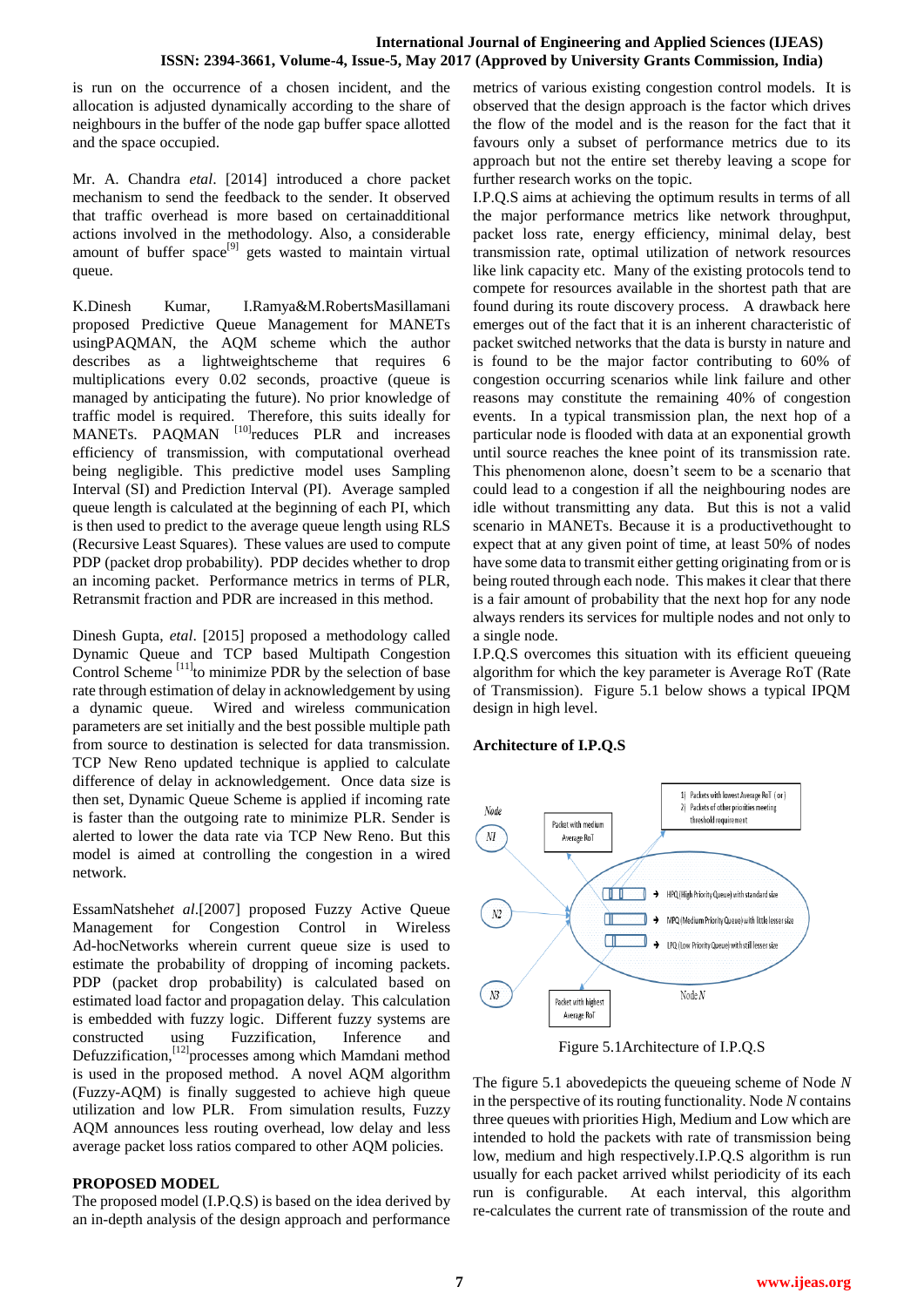}

determines the queue which the packet should get inserted into. The idea behind recalculating the RoT for each packet arrival is that,transmission rate on a particular route is not guaranteed to be constant due to a lot of inherent constraints in MANET environment like link failure, node failure, fluctuations in signal, noise,congestion at the next hop, and channel collisions due to drastically changing weather conditions, etc. These are some of the valid reasons to imagine an inconstant RoT on any route in MANET environment. As the main objective of I.P.Q.S is to reduce the congestion, it is achieved by not holding packets in the queue that really don't require more waiting time while retaining the packets that carry a comparatively less current RoT. This helps keeping usable buffer space to the maximum extent possible for accommodating subsequent packets arriving at the node thereby increasing the PDR to achieve overall network throughput with reduced congestion.A pseudo code which gives an overview of the algorithm is given below.

#### **A pseudo code implementing I.P.Q.S**

foreach packet arrived if ( GetAverageRoT(RouteOfThePacket) = "High" ) { if (IsSpaceAvailableInHighPriorityQueue == true )

push\_the\_packet\_into\_HighPriorityQueue(); **If ( BufferUsageReachingQueueCapacity == true )** alertSenderToReducePacketSendingRate();

**}** elseif (IsSpaceAvailableInMediumPriorityQueue == true ) push the packet into MediumPriorityQueue(); elseif (IsSpaceAvailableInLowPriorityQueue == true )

push\_the\_packet\_into\_LowPriorityQueue(); else

dropCurrentPacket();

```
elseif ( GetAverageRoT(RouteOfThePacket) = "Medium" ) 
{
```
if (IsMediumToHighThresholdReached == false ) push\_the\_packet\_into\_HighPriorityQueue();

elseif (IsSpaceAvailableInMediumPriorityQueue == true ) {

push\_the\_packet\_into\_MediumPriorityQueue; **If ( BufferUsageReachingQueueCapacity == true )** alertSenderToReducePacketSendingRate();

 } elseif (IsSpaceAvailableInLowPriorityQueue == true ) push\_the\_packet\_into\_LowPriorityQueue(); elseif (IsSpaceAvailableInHighPriorityQueue) push\_the\_packet\_into\_HighPriorityQueue();

else

{

}

dropCurrentPacket();

} elseif ( GetAverageRoT(RouteOfThePacket) = "Low" ) {

if (LowTo\_HighThresholdReached == false ) push\_the\_packet\_into\_HighPriorityQueue(); if (LowTo\_MediumThresholdReached == false ) push\_the\_packet\_into\_MediumPriorityQueue(); elseif (IsSpaceAvailableInLowPriorityQueue == true ) {

push\_the\_packet\_into\_LowPriorityQueue();

```
If ( BufferUsageReachingQueueCapacity == true )
     alertSenderToReducePacketSendingRate();\
 }
```
elseif (IsSpaceAvailableInHighPriorityQueue == true ) push\_the\_packet\_into\_HighPriorityQueue(); elseif (IsSpaceAvailableInMediumPriorityQueue == true ) push\_the\_packet\_into\_MediumPriorityQueue(); else

dropCurrentPacket();

elseif ( GetAverageRoT(RouteOfThePacket) = '\0' ) /\* Null \*/

{ if (IsSpaceAvailableInHighPriorityQueue == true ) push\_the\_packet\_into\_HighPriorityQueue(); elseif (IsSpaceAvailableInMediumPriorityQueue == true ) push\_the\_packet\_into\_MediumPriorityQueue(); else (IsSpaceAvailableInLowPriorityQueue == true ) push\_the\_packet\_into\_LowPriorityQueue(); else

dropCurrentPacket(); }

## **How does the above Queueing Model help?**

The efficiency of the algorithm lies in its fair queueing methodology wherein each queue is utilized to the best extent possible while not restricting medium and low priority packets to always be bound to the respective queues. Even a medium priority packet gets its turn to enter into HPQ and a lower priority packet also gets its turn to take advantage of MPQ and HPQ based on certain pre-defined threshold values for the movement of packets from *medium-to-high, low-to-high and low-to-medium* as illustrated below.

# **High Priority Packet**

A high priority packet is first tested for the possibility of getting inserted into HPQ (High Priority Queue). If the space is available in HPQ, it gets inserted. If HPQ is full, the packet is not dropped. Instead, if MPQ has space, it gets into MPQ. If MPQ (Medium Priority Queue) is also full, and LPQ (Low Priority Queue) has space, packet is inserted into LPQ. If all the queues are full, the packet is dropped.

# **Medium Priority Packet**

When a low priority packet is arrived at a node, it is not directly moved to MPQ. Instead, usage of HPQ is tested and if found to be below the threshold value of medium-to-high, packet gets its room in HPQ. If usage of HPQ is beyond this threshold value and space is available in MPQ, then the packet is inserted into MPQ. If MPQ is also full and LPQ has space, the packet is inserted into LPQ. In the case LPQ is also full, the packet is not dropped. Instead, if HPQ has space though beyond medium-to-high threshold value, still the packet gets inserted into HPQ. If all the queues are full, then the packet is dropped.

# **Low Priority Packet**

When a low priority packet is arrived, it doesn't directly get into LPQ. Instead, if usage of HPQ is below *low-to-high* threshold value, packet is inserted into HPQ. If usage is beyond this threshold and usage of MPQ is below low-to-medium, the packet enters MPQ. If usage of MPQ is beyond this threshold value and LPQ has space, the packet enters into LPQ. If LPQ is full and HPQ has space irrespective of any threshold value, the packet gets into HPQ. If HPQ has no space and MPQ has space even beyond any threshold value, still the packet goes into MPQ. If all the queues are full, the packet is dropped.

A noticeable point here is that, while queue priorities are maintained, still the packets of all categories are allowed to gradually change their priority in anticipation of benefiting further improvements if any in their respective links thereby permanently change their priority with improved subsequent RoTs. Also, if a link speed graduallygoes down due to any reason, the route's priority is automatically changed by an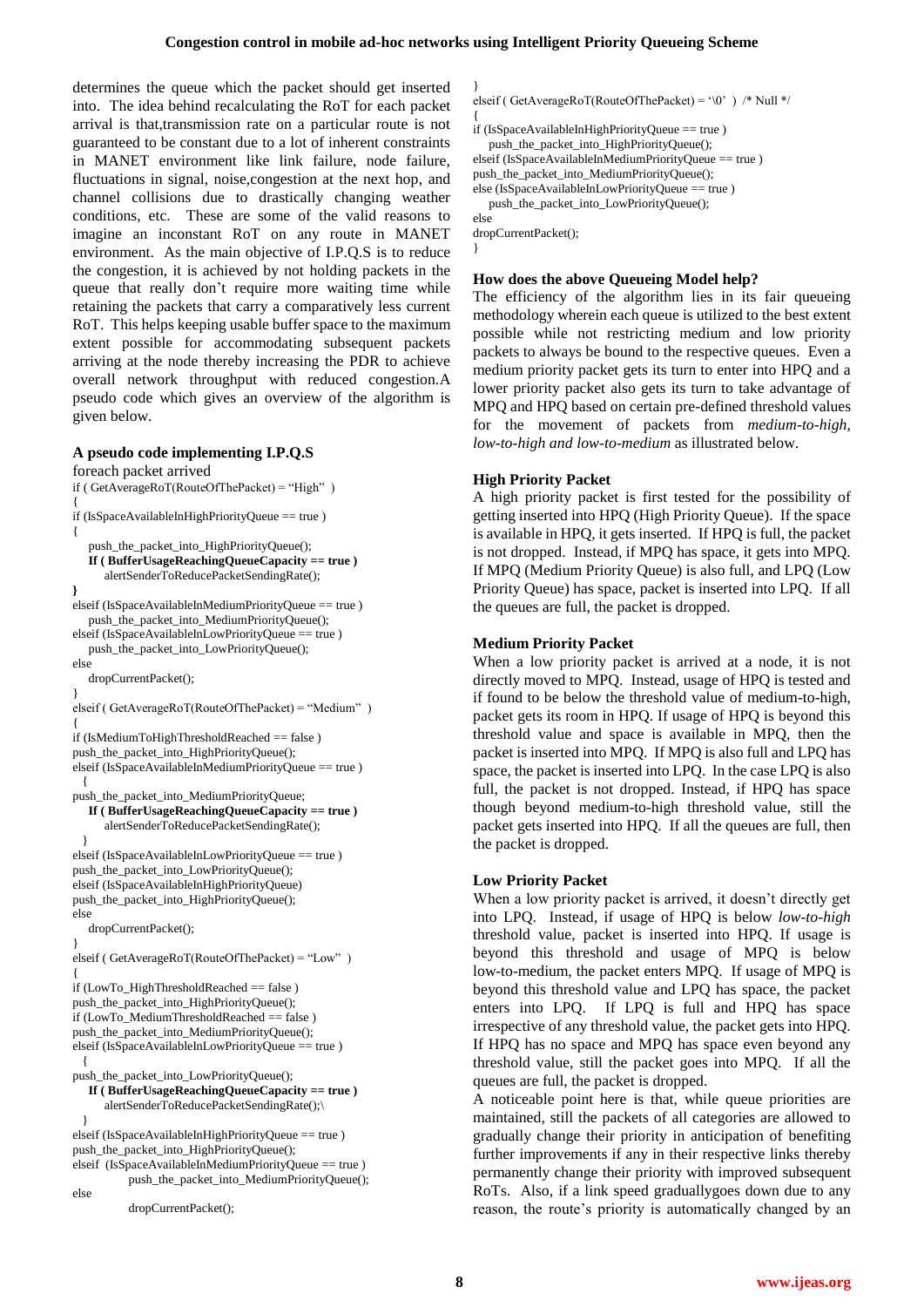algorithm which runs at a regular interval. This approach makes use of all kind of queues very efficiently and minimizes the wastage of vital resources at node level thereby minimizing the PLR, end-to-end delay and increases the overall network throughput.

## **Advantages of the model**

1) This queueing model can be easily integrated with many of the existing communication protocols with very minimal changes.

2) A generic model with a high performance algorithm which is fully customizable and can be used to introduce queues with other categories to accommodate application level priorities. 3) Congestion due to flooded data and Link failure need not be addressed separately. For instance, a Lowest Priority Queue can be introduced with a small size and packets of which are made never to enter queues of other category. Later, examining the data transmission rate at this queue helps detecting link failures and with an explicit message, energy involved in re-transmitting the packets at the source can be minimized.

4) Minimized end-to-end delay would have direct impact on increased throughput which in turn helps reducing PLR and finally achieves reduced congestion.

5) This model also answers the question 'why can't buffer size at the node be increased to reduce PLR'. The straight answer for this question is that, an increased buffer impacts the waiting time of the packets staying at the end of the queue. This would result in time outs for those packets and also trigger retransmission of such packets. But adding more buffer size is achievable in the I.P.Q.Sby way of distributing this extra buffer among queues with various other priorities.

# **Sizing of the Queue to alleviate Packet Loss Rate**

We shall now see the advantage of slight difference found in sizes of the queues. Though the difference between Small-To-Medium and Medium-To-Large is very small, the purpose behind the concept is to gain the a little more efficiency in the queueing model. This is based on the fact that packets belonging to the lowest RoT category usually do not need a longer waiting time and hence a queue with comparatively a little bigger size could still be utilized to accommodate more packets whereas a small queue is ideal for packets with less RoT because lengthy queues impose an additional waiting time for the packets which are already carrying a less priority. Further, a provisionis made for the packets of all categories to improve their RoT by utilizing HPQ and MPQ during the times when threshold limits are satisfied. As the sendersfalling in all categories are informed well in advance to reduce transmission rates, packet loss ratio is tried to be reduced to the maximum extent possible.

# **Average RoT & Cross Queue Thresholds**

How does an intermediate node get RoT info of the packets flowing on a particular route? This is achieved by making use of some bits in packet header to provide RoT info. It could be derived using different mathematical equations. A basic equation may look like equation number given shown and can be easily extended to consider various other parameters that can impact the network scheduling at the node.

1) **KTT** of the Route Average  $RoT = \frac{KTT \text{ of the Route}}{Number \text{ of hops from}}$ Source to Destination



#### **Normalization of variations in Bandwidth**

While calculating average bandwidth, it is a possible scenario that link speed may vary between different pairs of hops on a particular route as seen in the figure 5.0.



Figure 5.0. Devices with different capacities

In this case, to calculate RoT correctly, these varying speeds must be generalized into a uniform measure of transmission rate.

In the series of the above equations it is apparent that the equation could be easily extended to include other factors that may affect RTT of a packet such as Signal Strength, Signal-to-noise-Ratio and Total distance from source to destination (as number of hops is considered) etc. And finally, the choice of selecting the formula could be made available as a configurable parameter of the node to meet different kind of QoS policies.

## **Periodicity of refreshing priorities**

A QoS Policy may drive the periodicity or interval of the refreshing activity happening at node level to recalculate RoT of the routes which is usually calculated for each packetarrival. For example, A QoS policy itself could be influenced by different factors like considering priorities based on type of application, weather conditions involved etc.

#### V. SIMULATIONRESULTS

# **5.1 Simulation Environment**

The proposed model I.P.Q.Sis simulated using NS2 with channel capacity of mobile nodes as 2 Mbps. Wireless standard used is IEEE 802.11. In the simulation, mobile nodes move in a 750 meter x 500 meter region for 60 seconds of time. The number of mobile nodes range from 50 to 350. It is assumed that each independent node moves in random direction with varying speeds but average speed being the same Transmission range of all nodes is 300 meters with simulation speed being 20m/s with Constant Bit Rate. Pause Time of node is set at 20-120 sec. Queue sizes we employed is 220 packets for HPQ, 200 for MPQ and 180 for LPQ. Cross Queue thresholds being 50% for medium-to-High, 30% for low-to-high Threshold of Medium and 50% for low-to-medium.

# **5.2. Performance Metrics**

The simulation statistics are collected to evaluate the performance of the proposed model. The results plotted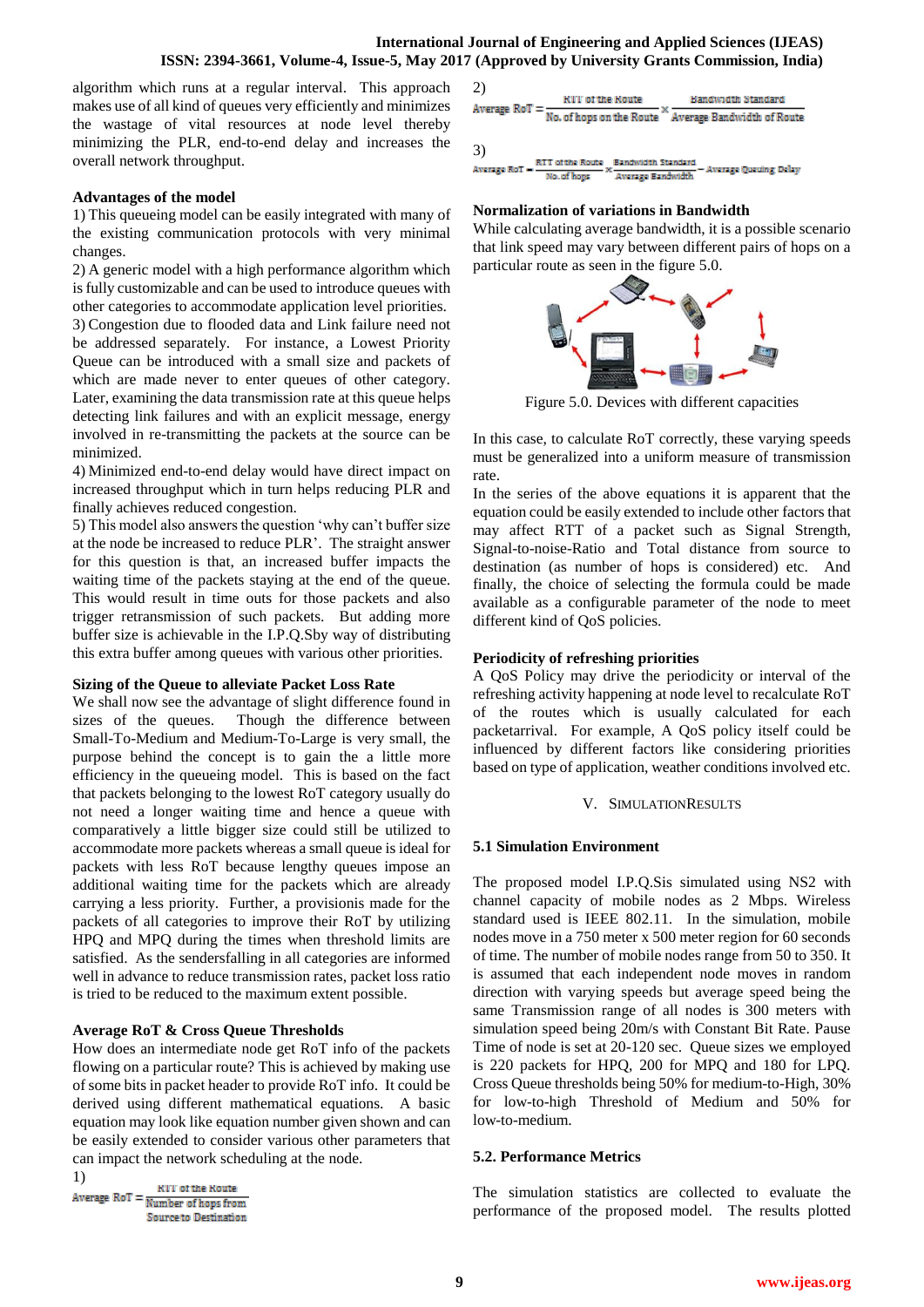belowshow the network throughput, packet delivery ratio, packet loss rate, average queueing delay etc.

#### **5.2.1 Network Throughput**



Fig.5.1 Throughput for varying number of Nodes

Throughput tells the number of packets received successfully at the destination which is usually measured asBytes/Sec. The throughput for RED and I.P.Q.Sfor varying number of nodes is plotted and compared in figure 5.1 above and the I.P.Q.S is found to have performed better. Increment in the number of nodes is leads to increased flow of packets to the nodes. From the figure 5.1, it can be observed that I.P.Q.Sis able to provide more throughput when compared to RED.

#### **5.2.2 Packet Delivery Ratio**



Fig.5.2 Packet Delivery Ratio Vs Number of Nodes

Packet delivery ratio is derived by dividing the number of packets received at the destinationwith the number of packets transmitted at the source. The percentage of successful packet delivery rate reflects the throughput of the network and is inversely proportional to the packet loss rate. It also reflects the efficiency of the chosen methodology for controlling the congestion. PDR for RED and I.P.Q.S, is plotted above in figure.5.1, for the increasing number of nodes.



Figure 5.3 above shows the noticeable decrement in average delay when compared to the RED. Despite the increment in the number of nodes, the response time in the I.P.Q.S is very minimal which reinstates the efficiency of the algorithm implementing the queueing model with queues of different priorities but with a functionality of still allowing packets of all the categories when threshold limits are met.

#### **5.2.4 Packet Loss Analysis**



Fig.5.4 Packet Loss Ratio

The performance of the algorithm is clearly seen in the figure 5.4 plotted above. Unlike DropTail and other algorithms, I.P.Q.Sinvents a new way of reducing packet loss ratio. This is made possible by two ways firstly by maintaining cross queue thresholds to provide a possibility for low priority packets to consume high priority queues thereby slowly increasing their RoT and secondly by alerting senders on a certain queue threshold points to reduce the transmission rate to help reduce the PLR.

**5.2.3 Average Delay Analysis**